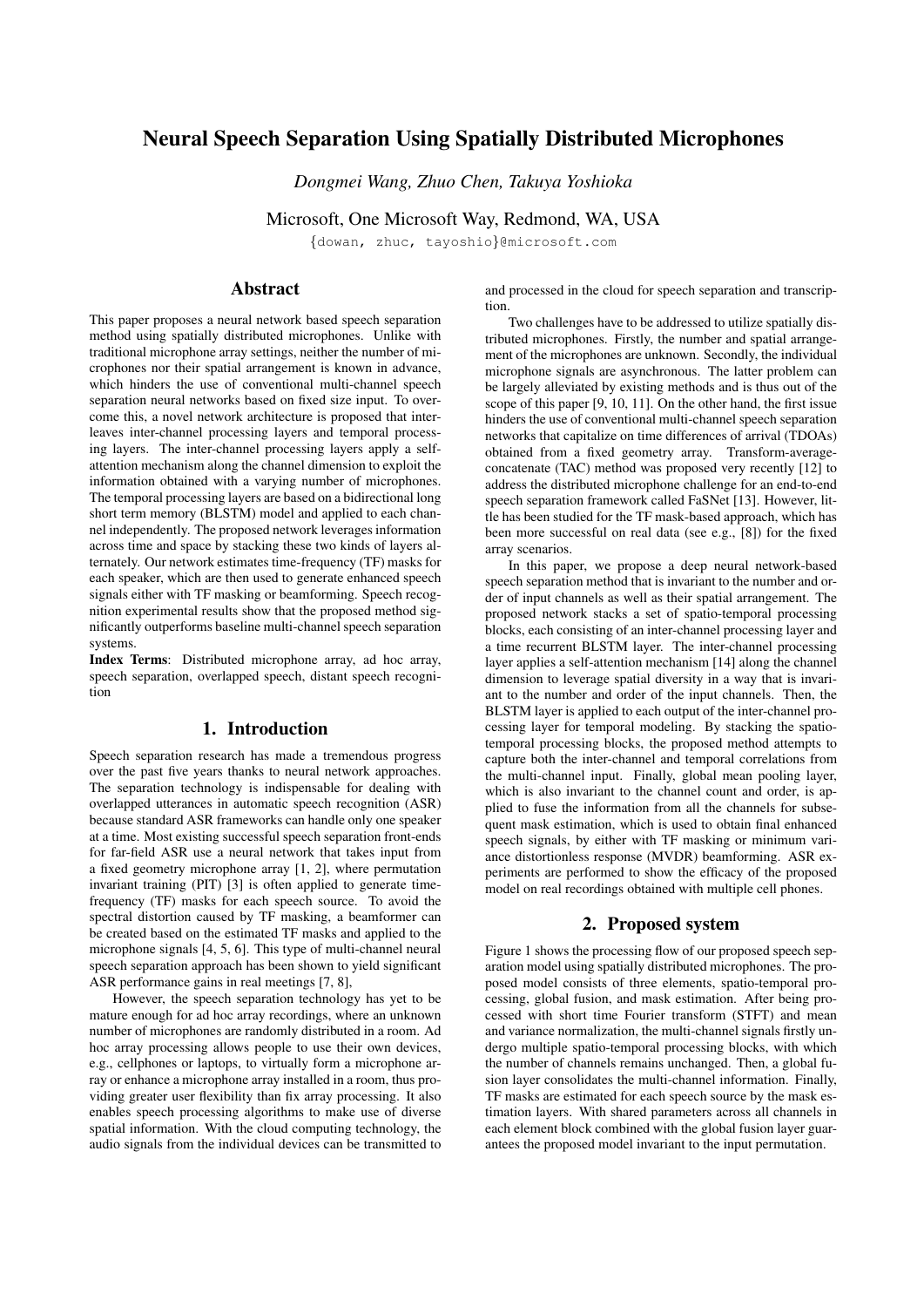

Figure 1: *Block diagram of proposed model.*

### 2.1. Spatio-temporal processing block

The spatio-temporal processing block consists of an interchannel processing layer and a temporal processing layer. By stacking multiple blocks, the inter-channel and temporal processing layers interleave alternatively, leading the entire network to exploit the information across space and time.

# *2.1.1. Inter-channel processing layer*

The inter-channel processing layer accepts a 3d tensor of shape (channel, time, feature) as input and produces another 3d tensor as output. By applying the self-attention mechanism along the channel dimension, the representations of each channel are combined with those of the other channels. A multi-head dotproduct attention scheme [14] is used for the combination.

Let  $X = [X_0, \dots, X_{T-1}]$  denote the input tensor, where  $\mathbf{X}_t \in \mathbb{R}^{N \times C}$  is the input feature matrix for time t while T, C, and  $N$  represent the numbers of time frames, the input channels, and the features per channel, respectively. (Note that  $C$  can take different values for different training/testing utterances.) Let us also denote the number of attention heads by  $D$ . For each attention head, the input features are transformed into query (Q), key (K), and value (V) embedding subspaces of dimension  $E$  as follows:

$$
\mathbf{Q}_t^i = \mathbf{W}_Q^i \mathbf{X}_t + \mathbf{b}_Q^i \tag{1}
$$

$$
\mathbf{K}_t^i = \mathbf{W}_K^i \mathbf{X}_t + \mathbf{b}_K^i
$$
 (2)

$$
\mathbf{V}_t^i = \mathbf{W}_V^i \mathbf{X}_t + \mathbf{b}_V^i.
$$
 (3)

Matrices  $Q_t^i$ ,  $K_t^i$ , and  $V_t^i$  (all of them in  $\mathbb{R}^{E\times C}$ ) denote the query, key, and value matrices, respectively, for the ith attention head at time  $t$ , which are obtained by the transformations defined by  $\mathbf{W}_s^i \in \mathbb{R}^{E \times N}$  and  $\mathbf{b}_s^i \in \mathbb{R}^E$   $(s \in \{K, Q, V\})$ , whereas  $\mathbf{W}_s^i$  and  $\mathbf{b}_s^i$  are shared among all channels. Within each head, a cross-channel similarity matrix is computed by taking the product of the query and key matrices. A softmax function is applied to each column of this matrix to obtain an attention matrix  $A_t^i \in \mathbb{R}^{C \times C}$  as

$$
\mathbf{A}_t^i = \text{softmax}\left(\left(\mathbf{Q}_t^i\right)^\top \cdot \mathbf{K}_t^i\right). \tag{4}
$$

The value matrix  $V_t^i$  is multiplied by the attention matrix as

$$
\mathbf{Y}_t^i = \mathbf{V}_t^i \cdot \left(\mathbf{A}_t^i\right)^\top, \tag{5}
$$

yielding an intermediate output matrix  $\mathbf{Y}_t^i \in \mathbb{R}^{C \times E}$ , which is concatenated across the subspaces as

$$
\mathbf{Y}_{t} = \begin{bmatrix} \mathbf{Y}_{t}^{0} \\ \vdots \\ \mathbf{Y}_{t}^{D-1} \end{bmatrix} \in \mathbb{R}^{(E \times D) \times C}.
$$
 (6)

A position-wise single-layer fully connected network with ReLU activation is applied to each channel slice of  $Y_t$  to generate an output,  $\mathbf{Z}_t \in \mathbb{R}^{N \times C}$ , of the inter-channel processing layer. A residual connection is applied between the input and output of the inter-channel processing layer to mitigate the gradient vanishing problem.

#### *2.1.2. Temporal processing layer*

The temporal processing layer applies a shared neural network to each output channel from the inter-channel processing layer to capture the temporal correlation within each channel and thereby leverage the dynamics inherent in speech signals. Various temporal models may be used, including recurrent layers, time convolutional layers, and self-attention layers with positional encoding. In this paper, we choose to use BLSTM with output projection [15], whose parameters are shared across all the channels.

### 2.2. Global fusion

After multiple layers of spatio-temporal processing, the number of the channels in the neural network remains the same as the microphone number while the information has been transmitted across the channels and time frames. A global fusion layer is introduced to consolidate the information from all the channels in a way that is independent of the number of the input channels. Cross-channel multi-head attention followed by mean pooling is used in this paper for global fusion.

#### 2.3. Mask estimation and training criterion

We adopt the TF masking approach [16] for speech separation during model training. Two different fully connected feedforward layers are appended on top of the mean-pooling layer to estimate the TF masks for two target speakers. The estimated masks are applied to the mixed speech spectrum of the first input channel to compute a separated speech spectrum for each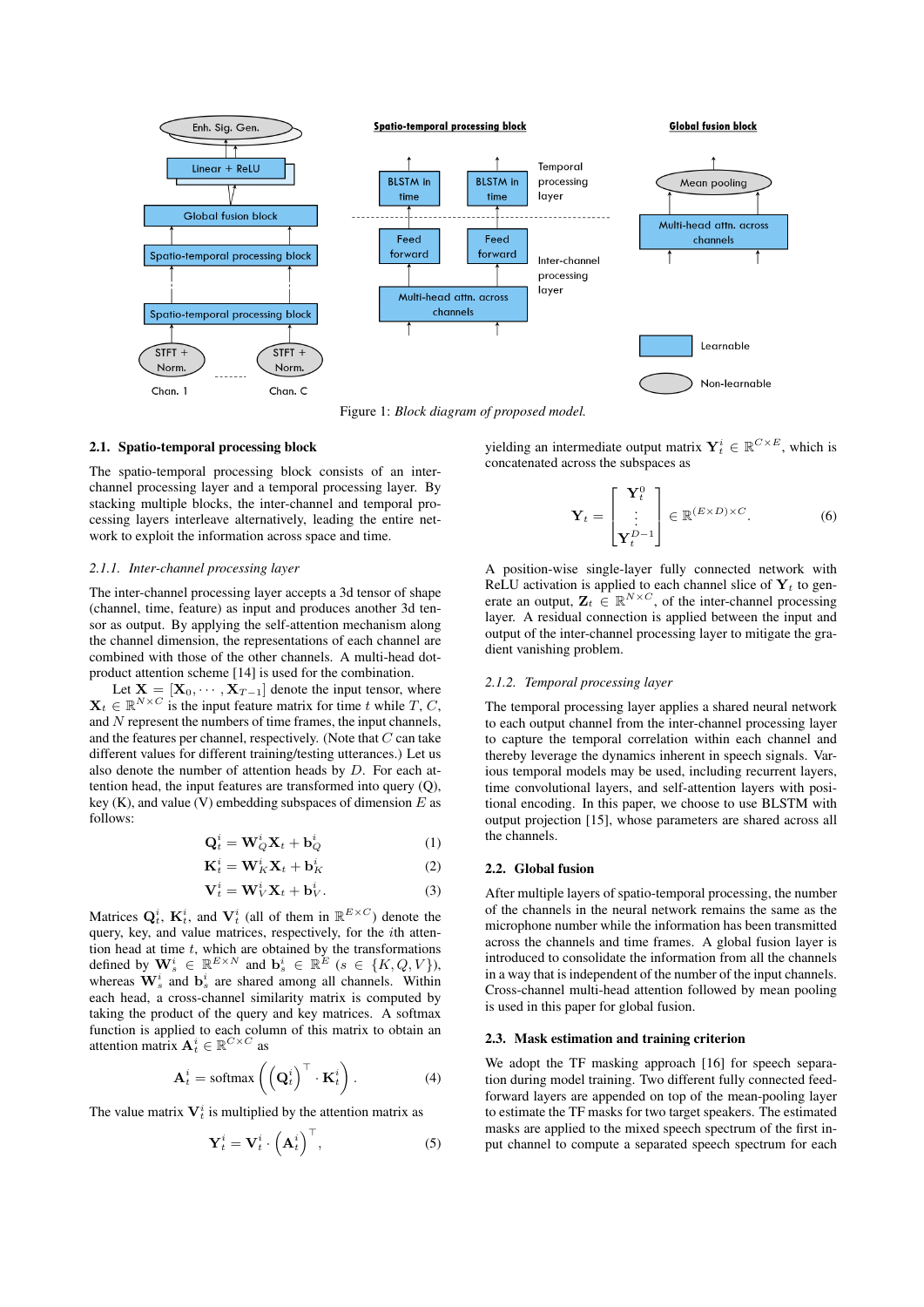source which is processed by inverse short time Fourier transform to generate final time domain separation result.

The entire model is trained with an utterance-level scale invariant signal-to-noise ratio (SISNR) between the separated and clean waveforms [17]. PIT is employed to deal with the output permutation indeterminacy problem.

### 2.4. Signal enhancement at test time

At test time, there are two things that have to be considered.

- The nonlinear distortion resulting from the TF masking is detrimental to ASR, which can be mitigated by a mask-based MVDR beamforming technique [18].
- The mask-based MVDR recovers a source image that would have been observed at a selected spatial location, which is often chosen from the microphone positions. In the distributed microphone set-up, some microphones may be much closer to the speaker to be extracted than others. Therefore, for each speaker, we want to pick the microphone that has the highest signal-to-distortion ratio (SDR) for that speaker's signal.

The MVDR beamforming coefficients are estimated for each target speaker by following [6]. The reference microphone is selected to maximize a posterior SNR [6]. One drawback of using MVDR beamforming for speech separation is that it maintains a unit gain toward a certain direction. Therefore, even if the separation mask values are zeros over all TF bins, MVDR cannot completely filter out the interfering speech especially under reverberant conditions. This results in a significant increase in insertion errors when the utterances are only partially overlapped, which is usually the case in practice. Following [1], we resolve this problem by applying VAD masks to the MVDR output to remove the leaked interference. The VAD masks are estimated with an initial ASR pass on the TF-masked signals.

# 3. Experiments

# 3.1. Data

Our training data set is created with simulation from the 460 h clean subset of the LibriSpeech corpus [19]. Room impulse responses (RIRs) are generated with the image method to simulate room reverberation [20, 21]. Specifically, a conferenceroom distributed microphone scenario is simulated as follows. i) Randomly choose a room size, a table size, and a reflection coefficient. ii) Place the bounding box defined by the table at a random place in the room. iii) Randomly choose 10 microphone locations within the bounding box. iv) Randomly choose 10 loudspeaker locations around the bounding box. v) Run the image method.

A total of 230,000 RIRs are generated offline. For each training example, we randomly choose one room and pick up seven microphones and two speaker positions to obtain the RIRs. Two randomly chosen LibriSpeech utterances are convolved with the RIRs to generate two seven-channel reverberant signals. Then, they are overlapped with each other at a randomly determined overlap ratio to generate a seven-channel mixed speech signal. The overlap ratio is sampled from a uniform distribution in [0, 1]. A point source noise is added to each mixed speech signal at an SNR level around 15 dB. A validation set is also created in the same way by using different RIRs than those used for the training set.

For evaluation, we created a real recording dataset by using distributed microphones. The recording took place in a confer-

ence room (10m  $\times$  5m) with constant air conditioning noise. We used five loudspeakers to continuously playback concatenated LibriSpeech clean test utterances to simulate a meeting scenario with five attendees. The maximum number of simultaneously active speakers was set to two. We split the test set into eight groups. Different overlap ratios were used for different groups, ranging from 5% to 30%. Each group's audio was approximately 10 min long. Four cellphones (two iPhones and two Android phones) and three laptops were used as recording devices, which were randomly placed on a table with at least one device in front of each loudspeaker. The audio signals were sampled at 16 kHz. Automatic gain control (AGC) was turned off for all the devices during the recording. To facilitate channel synchronization and utterance segmentation, we added a pure tone signal at the beginning of the playback audio file of each group.

In this paper, we use the reference tone signal to synchronize the individual device signals. Also, each mixed utterance was extracted by using the correct segmentation information. Evaluation in a more realistic continuous speech separation setting [22] is out of our current scope.

### 3.2. Separation model training

Our speech separation model is configured as follows. The input waveform of each channel is transformed into an STFT representation with 257 frequency bins every 16 ms. Layer normalization is performed on the input spectrum magnitude vectors. Three spatio-temporal processing blocks are stacked. All self-attention layers have 128-dimensional embedding spaces and eight attention heads. A position-wise fully connected layer transforms this onto a 257-dimensional space. The BLSTM layers have 512 cells for each direction, followed by a projection layer that maps onto a 257-dimensional space. In each spatiotemporal block, a residual connection is added. A global fusion layer is appended on top of the spatio-temporal processing blocks, which is followed by two 257-dimensional mask estimation layers, one for each speech source.

During training, a learning rate is decayed by half when the SISNR measured on the validation set does not decrease for three consecutive epochs.

### 3.3. Comparison systems

Two baseline systems are built to examine the effectiveness of the proposed method. One system, referred to as a multi-stream approach, applies a monaural separation system to each microphone signal and then consolidates the separation results from all the channels. The single channel separation model is trained on the same dataset. This model uses a power spectrum as input and has four BLSTM layers, followed by two mask generation layers. The separation processing is applied to each input channel independently, resulting in  $2 \times C$  TF masks. Because the orders of the separated sources may be inconsistent between different channels, cross-channel permutation alignment is performed. We use the separated signals from the first microphone as a reference permutation. For each of the other channels, the output signal order is aligned with that of the first channel by finding the permutation that minimizes the mean squared error between the two magnitude-normalized separation results. For each source, the TF masks that yield the highest posterior SNR is picked to perform MVDR beamforming.

Based on the first baseline system, a second baseline system is built using a multi-channel feature, called a relational feature, in addition to the power spectrum as input to a separa-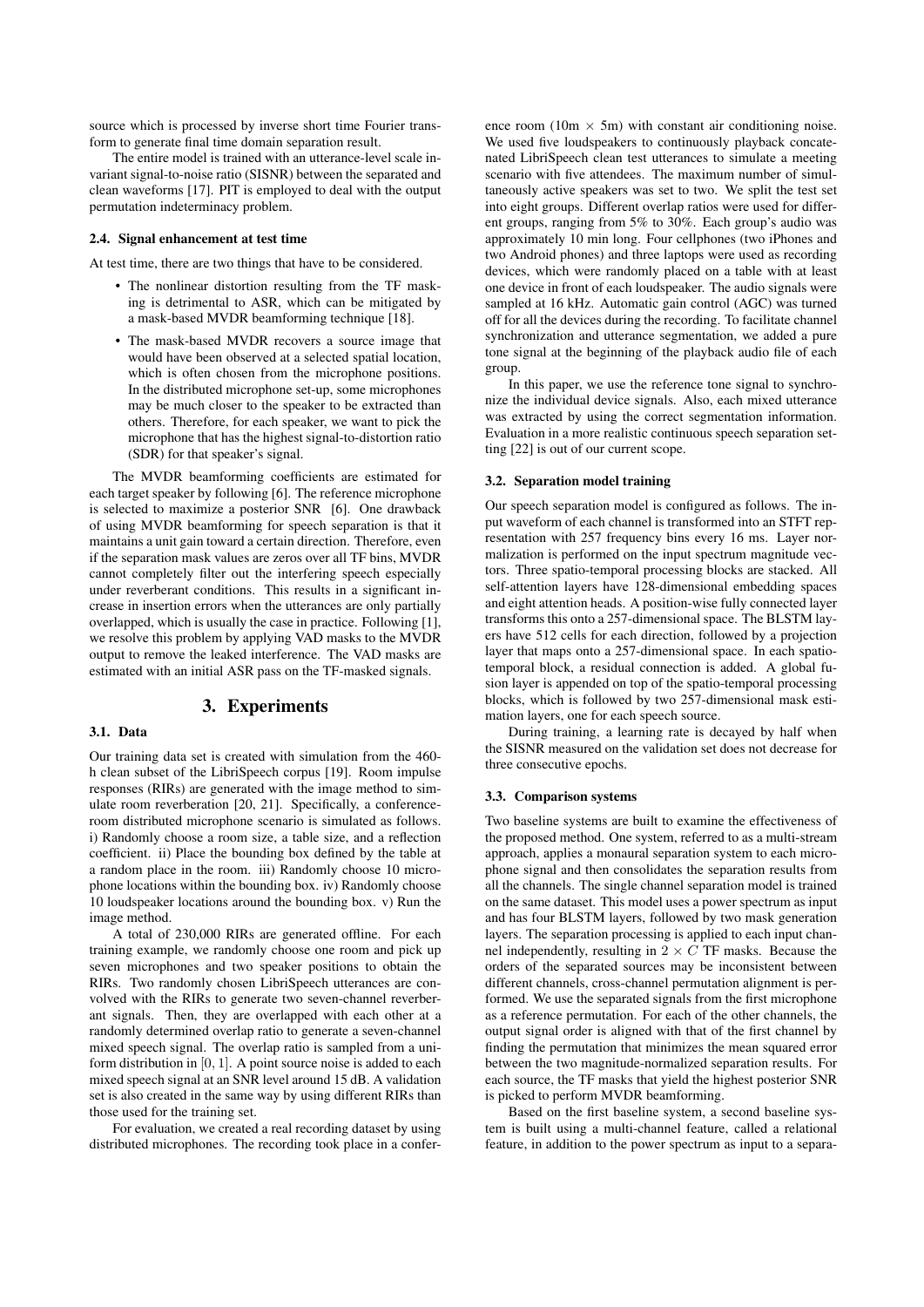Table 1: *%WERs of different systems.*

| System                     | <b>TF</b> Masking | <b>MVDR</b> |  |
|----------------------------|-------------------|-------------|--|
| Mixture                    | 96.93             |             |  |
| Multi-stream               | 28.66             | 24.18       |  |
| + Relational features      | 26.90             | 21.63       |  |
| Proposed                   | 17.75             | 16.11       |  |
| w/o interleaving structure | 24.39             | 20.89       |  |

Table 2: *%WERs with different channel selection schemes.*

| System                | Oracle | Max-SNR | Random |
|-----------------------|--------|---------|--------|
| Multi-stream          | 21.68  | 24.18   | 30.66  |
| + Relational features | 15.06  | 21.63   | 24.23  |
| Proposed              | 16.71  | 16.11   | 17.85  |

tion model. The relational feature is a weighted combination of other channels' spectra, where the weights are positively correlated with their degrees of similarity to the current channel. The specific formula used in our experiment is given by

$$
\mathbf{Y}_{i} = \sum_{j=0, j \neq i}^{C-1} \mathbf{X}_{j} \cdot \text{softmax}\left(\frac{1}{\parallel \mathbf{X}_{i} - \mathbf{X}_{j} \parallel}\right), \quad (7)
$$

where  $X_i$  are the normalized spectrum of the *i*th channel. For each channel i, the relational feature  $Y_i$  is concatenated with the spectral feature  $X_i$  to form an input to the separation model. The model configuration of the second baseline system is the same as that of the first one.

In addition, to further investigate the efficacy of proposed interleave architecture, we developed a system which includes the same number of self-attention and BLSTM layers, with no interleaving connection, i.e. we stack all the self-attention layers at the bottom, and then add all the BLSTM layers above. Finally, the mean pooling is used to combine all the channels of the signals and used for separation. We call this system "noninterleave system".

### 3.4. Evaluation

Word error rate (WER) is used as a separation performance metric. Our ASR system is based on a conventional hybrid system consisting of a latency-controlled BLSTM acoustic model (AM) [23] and a weighted finite state transducer decoder. Our AM is trained on 33K hours of in-house audio data, including close-talking, distant-microphone, and artificially noisecorrupted speech. Decoding is performed with a 5-gram language model (LM).

### 3.5. Results

Table 1 shows the WERs of different systems. All separation systems improved the WERs compared with directly recognizing the original mixed signals. The mask-based MVDR enhancement scheme outperforms the TF masking as observed in some previous studies. The proposed method significantly outperformed the two baseline systems irrespective of the enhancement schemes. The second baseline system using the relational features leverages cross-channel information before and after the neural network processing. The fact that the proposed method outperformed it indicates the effectiveness of modeling the multi-channel information within the network. The results also clearly show the benefit of alternately exploring the spatial and temporal features by stacking the spatio-temporal processing blocks.

Table 2 shows the WERs obtained with different reference channel selection schemes, revealing the impact that the ref-



erence channel selection accuracy has on the MVDR performance. The oracle channel selection method picks the channel that gives the highest signal-to-distortion ratio (SDR) between a TF-mask output signal and a reference clean signal<sup>1</sup>. We can see that the proposed method was much more insensitive to channel selection errors while the performance of the multi-stream baseline systems severely deteriorated when non-oracle channel selection methods were used.

Figure 2 shows the WERs for different numbers of input channels obtained with the multi-stream and proposed systems. In each evaluation setting, it was guaranteed that there was a relatively close microphone on the table in front of each loudspeaker. For the proposed method, using more microphones consistently improved the WER. However, the performance of the multi-stream system did not change very much depending on the microphone number (the best performance was achieved with four microphones). With the multi-stream processing, although the use of more microphones should contribute to MVDR accuracy improvement, the gain was offset by the increased difficulty of channel selection. In contrast, as the proposed method is far less sensitive to the channel selection accuracy as shown in Table 2, it always benefited from the increased number of input channels. The performance degradation for the two-channel case is one of the areas that need to be addresses in the future while it may be alleviated by including two-channel examples in the training data.

# 4. Conclusion

We presented a neural network based speech separation algorithm using spatially distributed microphones. A novel spatiotemporal processing block was proposed to take advantage of multi-channel information in a way that is independent of the number and permutation of the microphones. Our proposed block consists of a self-attention-based inter-channel processing layer and a temporal processing layer. Multiple spatio-temporal processing blocks are stacked, followed by a mean pooling layer for global information fusion. Significant WER improvement was achieved compared with the baseline systems.

# 5. Acknowledgement

We thank Tianyan Zhou and Xiaofei Wang for their contribution to our data collection effort.

<sup>&</sup>lt;sup>1</sup>Note that the oracle channel selection scheme used TF-masked signals for SDR computation while our automatic channel selection scheme (Max-SNR) were based on MVDR outputs, which could account for the proposed method not benefiting from the oracle channel selection in Table 2.